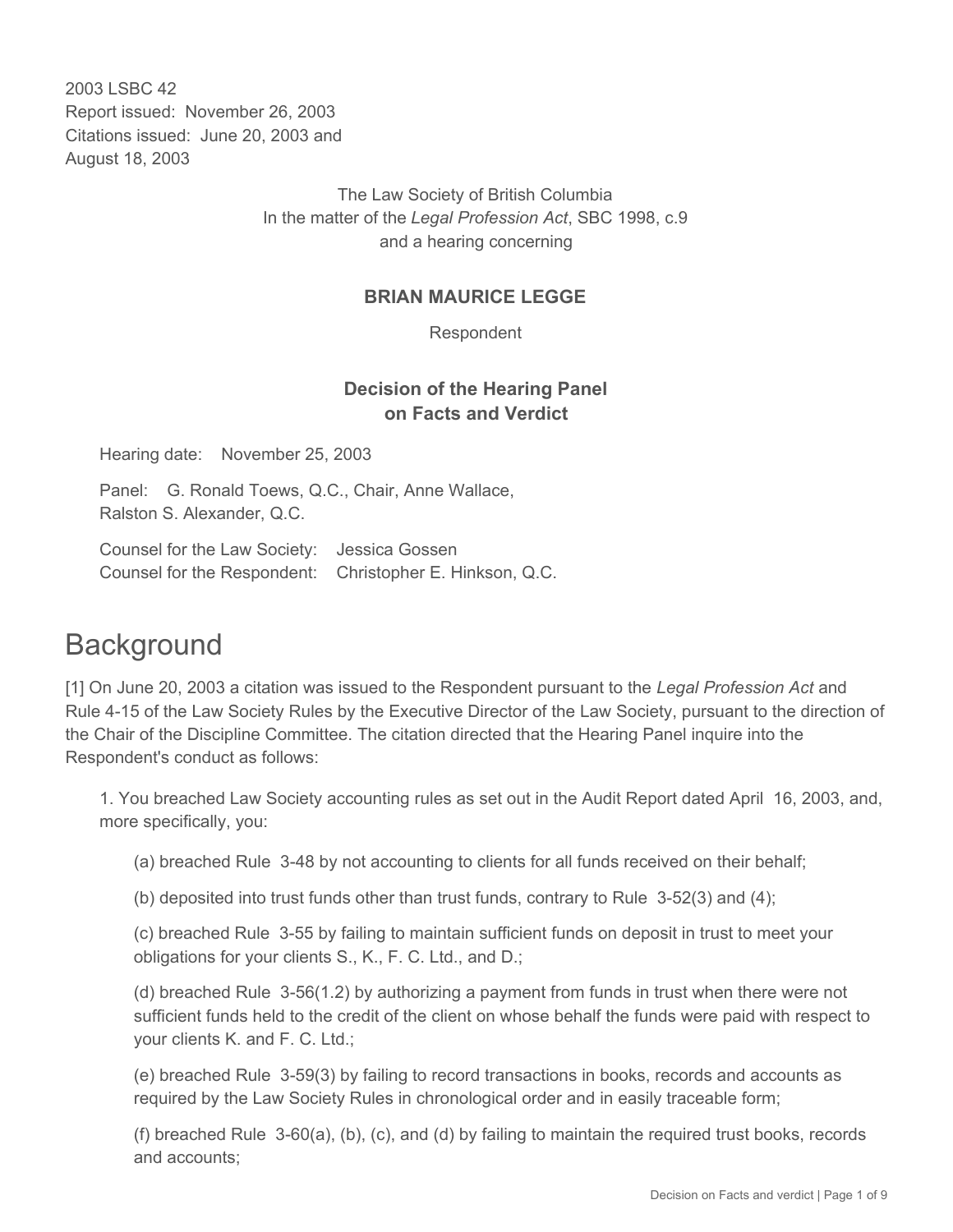(g) breached Rule 3-61(1)(a) by failing to maintain general books, records and accounts including a general cash book or synoptic journal and (b) by failing to maintain an accounts receivable ledger or other suitable system to record all transactions in which a bill has been delivered or a disbursement made;

(h) breached Rule 3-62(1)(c) by failing to maintain a proper billings file;

(i) breached Rule 3-63(1) by failing to record each trust and general transaction within the required time frames;

(j) breached Rule 3-63(2) by failing to record in your general books and account all funds received on account of fees or otherwise from or on behalf of clients;

(k) breached Rule 3-64 by failing to add and balance your trust and general cash book and synoptic journal at least monthly;

(l) breached Rule 3-65(4) by failing to make the required trust reconciliation not more than 30 days after the effective date of the reconciliation;

(m) breached Rule 3-68(2) by failing to retain the trust books, records and accounts relating to the most recent five-year period at your chief place of practice.

2. You failed to serve your clients in a conscientious, diligent and efficient manner so as to provide a quality of service at least to that which would be expected of a competent lawyer contrary to Chapter 3, Paragraph 3 of the Professional Conduct Handbook.

3. Contrary to Chapter 3, Paragraph 1(b) and (c) of the Professional Conduct Handbook, with respect to your real estate practice, you failed to acquire and maintain both an adequate knowledge of the practice and procedures by which that substantive law could be applied, and adequate skills to represent your client's interests effectively.

4. You failed to remit collected PST and GST contrary to the provisions of the *Social Services Tax Act* and the *Excise (GST) Act.*

5. You failed to remit employee source deductions contrary to the *Income Tax Act.*

6. With respect to your client, R.K. between November 27, 2002 and January 20, 2003 there was a trust shortage of \$11,154.89 and, contrary to Rule 3-66 of the Law Society Rules, you did not:

i) immediately pay enough funds into the accounts to eliminate the shortage, and

ii) immediately report the shortage, and the circumstances surrounding it, in writing, to the Executive Director of the Law Society.

7. With respect to your client, F. C. Ltd., between October 30, 2002 and April 7, 2003 there was a trust shortage of \$5,473.29 and, contrary to Rule 3-66 of the Law Society Rules, you did not:

i) immediately pay enough funds into the accounts to eliminate the shortage, and

ii) immediately report the shortage, and the circumstances surrounding it, in writing, to the Executive Director of the Law Society.

[2] On August 18, 2003 another citation was issued to the Respondent pursuant to the *Legal Profession Act*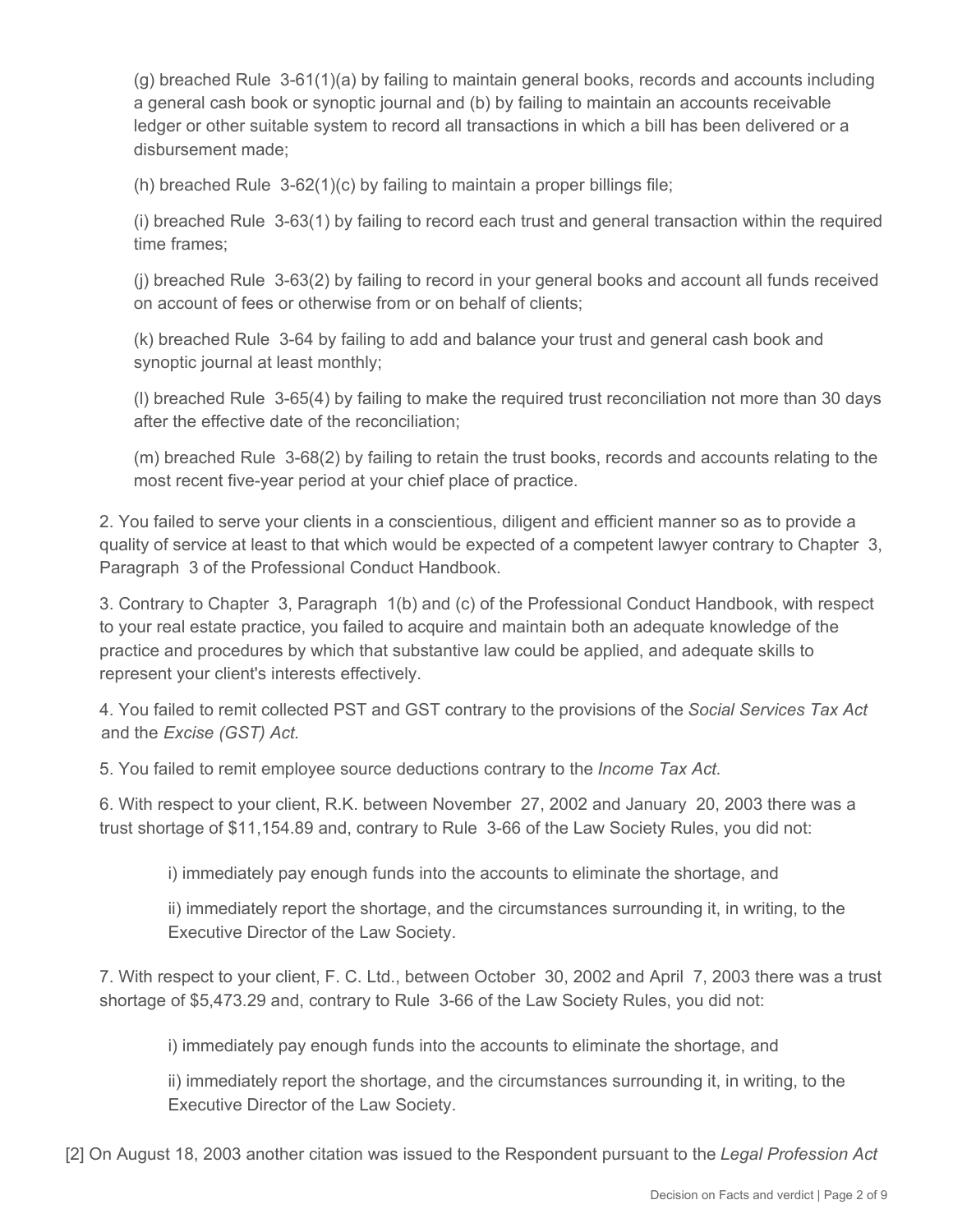and Rule 4-15 of the Law Society Rules by the Executive Director of the Law Society, pursuant to the direction of the Chair of the Discipline Committee. The citation directed that the Hearing Panel inquire into the Respondent's conduct as follows:

1. You failed to provide a substantive response to communications from the Law Society dated March 5, April 4, April 22, and May 6, 2003, contrary to Chapter 13, Rule 3 of the *Professional Conduct Handbook*.

[3] Both citations came before this Panel on November 25, 2003.

[4] At the commencement of this hearing, counsel for the Respondent admitted that the requirements of the Rules of the *Legal Profession Act* as regards the issuance and service of the citations had been met.

[5] The two citations were entered by consent as Exhibits 1 and 3 respectively. Letters admitting service of the citations were entered as Exhibits 2 and 4.

[6] Two books of Agreed Statement of Facts were entered into evidence. The book relating to the June 20, 2003 citation was marked as Exhibit 5 and the book relating to the August 18, 2003 citation was marked as Exhibit 6.

[7] Copies of a number of letters were entered by consent: a letter from Mr. Hinkson, Q.C. dated May 7, 2003, was marked as Exhibit 7; a letter from Jean Whittow, Q.C. dated May 9, 2003 was marked Exhibit 8.

[8] Two binders of materials were entered by consent: one, an audit report of the law practice records of Legge, Sarai & Associates by Kinsey and Company was marked Exhibit 9; the other, a review of a number of conveyancing files and records of Legge, Sarai & Associates by Penny J. Lehan, Barrister and Solicitor, was marked Exhibit 10.

[9] A copy of a citation against the Respondent's partner, Mr. Sarai, was marked Exhibit 11 and a copy of a letter from Mr. Hinkson, Q.C. dated June 6, 2003, was marked as Exhibit 12.

[10] The Agreed Statement of Facts which relates to the June 20, 2003 citation sets out as follows:

1. Mr. Legge was called to the Bar of British Columbia on May 12, 1967.

2. Mr. Legge was a full time practitioner with the firm, Legge & Co. from January 1971 to December 31, 1996, when he ceased practising law. On October 9, 1997, he returned to practice with Legge & Co. until June 30, 1997. At that time, Mr. Legge became exempt until October 9, 1997, where he practiced again with Legge & Company. Mr. Legge ceased practising once more from January 1, 1999 through to October 3, 2000, at which time he retained employment with La Liberte & Company. On June 1, 2001, Mr. Legge became employed with Feller, Drysdale and continued practising there until he established Legge Sarai & Associates on May 17, 2002. Between May 1 and May 30, 2003, Mr. Legge practised as a sole practitioner. On November 10, 2003 Mr. Legge was suspended from practice pending the disposition of this citation.

3. In the course of investigating another matter, the Law Society conducted Land Title Office searches on properties with which Mr. Legge and Randeep Sarai of the law firm of Legge Sarai & Associates (" the Firm" ) were associated.

4. On March 18, 2003, an audit of the Firm was ordered pursuant to Rule 4-43 of the Law Society Rules.

5. The Law Society retained William Kinsey to conduct the financial audit and Mr. Kinsey's Audit Report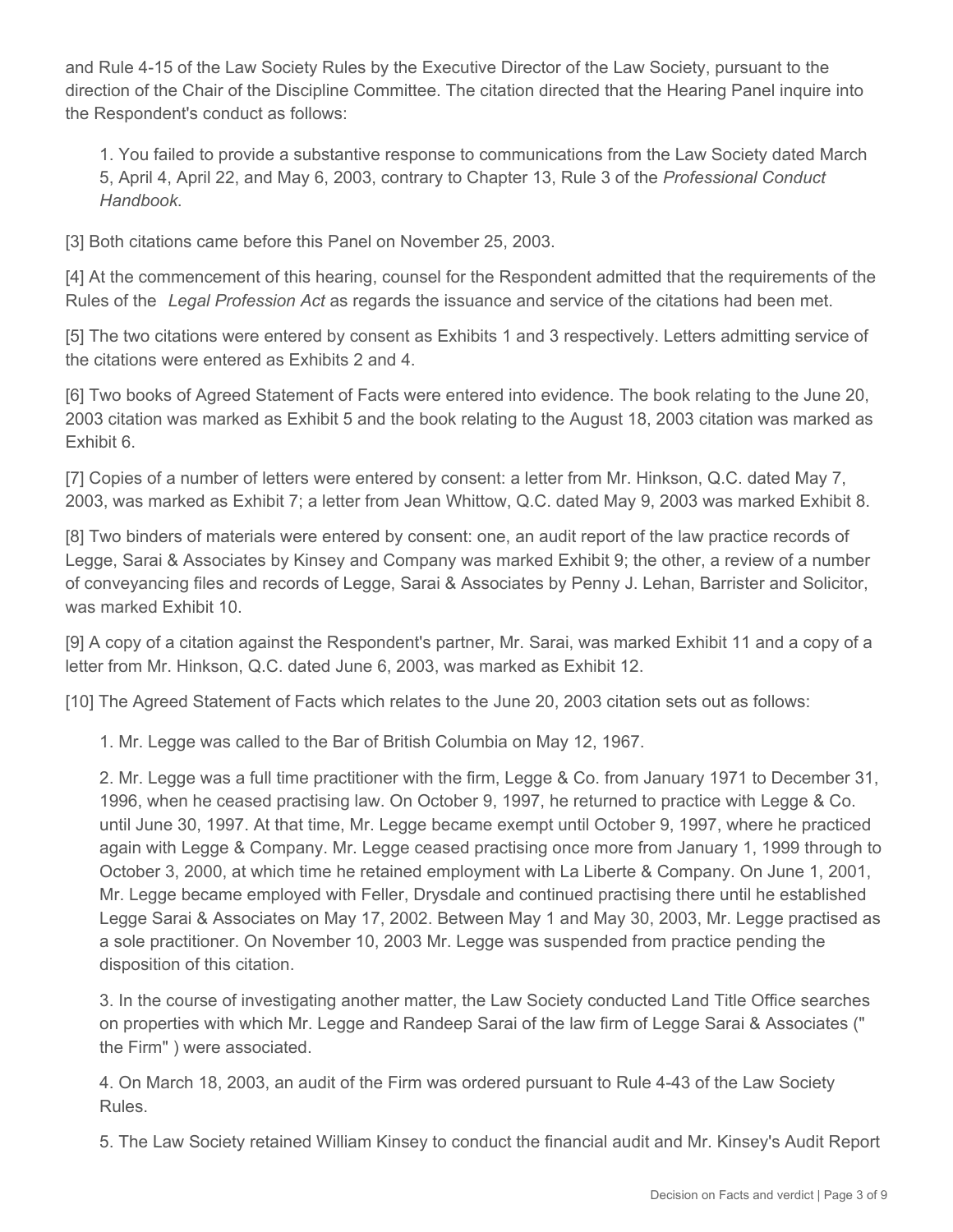was issued on April 16, 2003.

6. Because of the area of practice involved, the Law Society also retained Penny Lehan, a Vancouver real estate lawyer, to conduct a review of certain files of the Firm. Ms. Lehan's report is dated April 16, 2003.

7. Mr. Kinsey's audit report found that the Firm had failed to comply with certain provisions of Division 7, Part 3 of the Law Society Rules (" Rules" ). More specifically:

a) the Firm breached Rule 3-48 by failing to account to clients for all funds received on their behalf;

b) the Firm deposited into trust, funds other than trust funds, contrary to Rule 3-52(3) and (4);

c) Mr. Legge breached Rule 3-55 by failing to maintain sufficient funds on deposit in trust to meet his obligations in relation to his clients S., K., F.C. Ltd. and D., and more particularly:

#### **Client S.**

i) In relation to his client, S., Mr. Legge issued a trust cheque on September 4, 2002 in the amount of \$600.00.

ii) On November 18, 2002, Mr. Legge wrote another \$600.00 cheque for the same fee. The handwritten ledger sheet indicated that amount was still in trust and that the billing had not been paid (Attachment #6). The Firm maintained handwritten trust ledger sheets that were kept on the premises of the Firm as well as employing an outside accounting firm which used a computerized bookkeeping system (Quickbooks program).

iii) The Quickbooks ledger sheet, which correctly reflected the September and November cheques and noted the ensuing trust overdraft, was not kept on the premises of the firm and was not consulted by Mr. Legge when he wrote the second cheque.

iv) A review of the Quickbooks records would have revealed the trust shortage.

#### **Client K**

v) Mr. Legge acted for his client K. in relation to its purchase of (a) East 26th Avenue on July 23, 2002. On November 27, 2002, a trust cheque was issued to Mr. Tse, the vendor's solicitor, in the amount of \$278,758.89.

vi) The issuance of that cheque created a trust overdraft in the sum of \$11,154.89. The handwritten ledger sheet shows a transfer on November 27, 2002 in the amount of the shortage from file F0169, a file that was related to this client, but Mr. Legge crossed out the ledge entry and the transfer did not take place at that time. The ledger entry does not correctly record the date upon which the funds were received.

vii) The shortage was not eliminated until the property was resold and the sale proceeds of that sale were paid out on January 20, 2003. Mr. Legge permitted a trust shortfall to persist from November 27, 2002 to January 20, 2003 in relation to this client.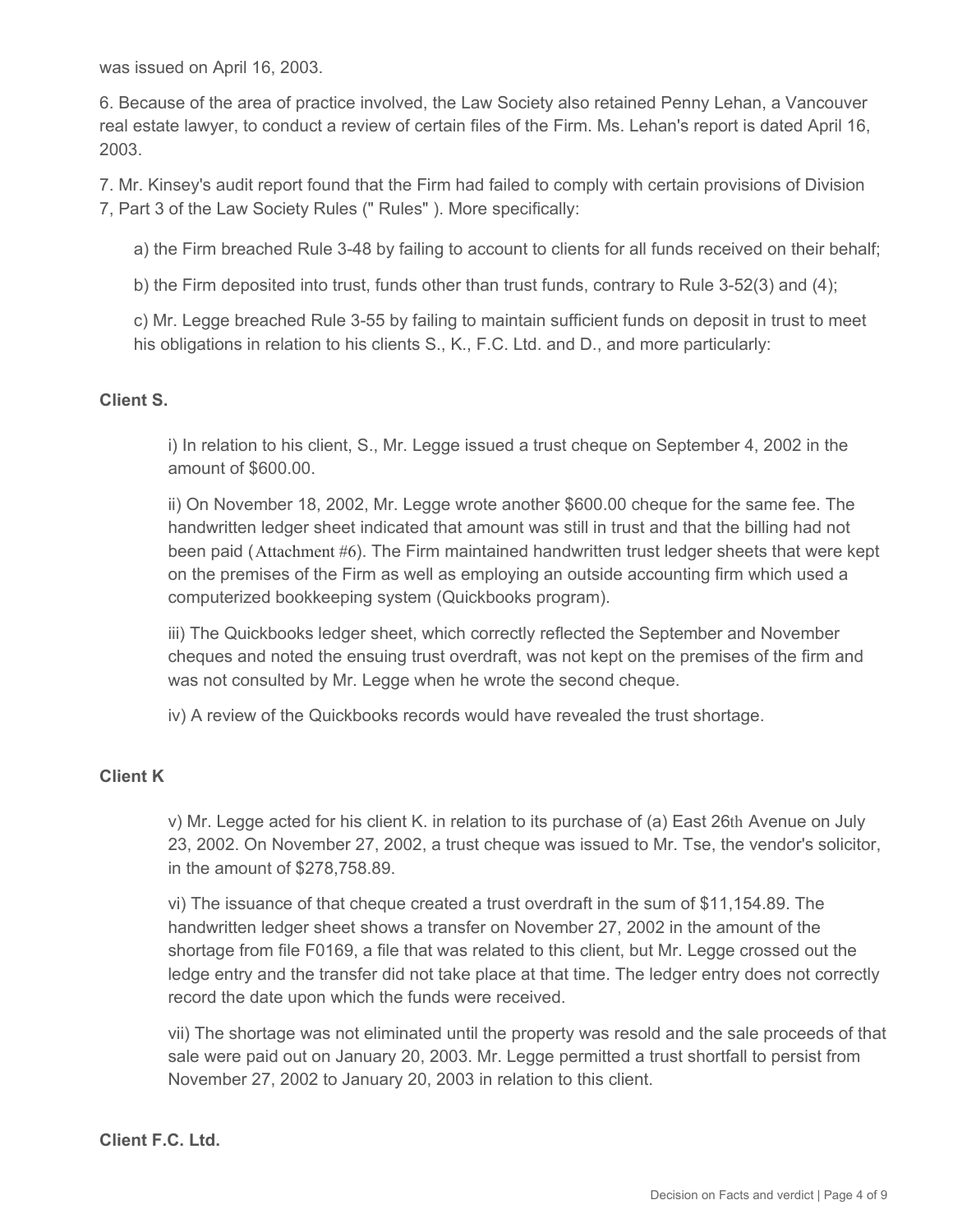viii) In relation to his client, F.C. Ltd., Mr. Legge permitted a trust shortage in the sum of \$5,473.29 to persist from December 13, 2002 to April 7, 2003.

ix) On October 26, 2002, Mr. Tse, acting on behalf of a purchaser, forwarded the sum of \$95,000 to the Firm on the basis of Mr. Legge's undertaking to pay out and discharge certain charges against the property filed on behalf of various creditors.

x) Mr. Legge issued a trust cheque in the sum of \$5,473.29 to one of the creditors, A Class Doors Ltd. on October 30, 2002. Neither the cheque, nor the cheque stub identified the file to which the amount should be charged and the handwritten ledger sheet does not reflect any entry for that withdrawal.

xi) The handwritten ledger sheet incorrectly showed the sum of \$18, 377.38 remaining after the payment of all the required creditor payments. On December 13, 2002, \$8,377.38 was transferred to another file for the same client and a \$10,000 cheque was issued to the Firm.

xii) Due to the failure to record the \$5,473.29 cheque, there was a trust shortage from December 13, 2002 to April 7, 2002, the date that the funds were transferred by Mr. Legge from another trust account held in the clients' name.

## **Client D**

xiii) The Firm acted on behalf of a client, D., in a property purchase. On October 30, 2002, Mr. Legge issued a cheque to the vendor's solicitor in the sum of \$225,951.42. This cheque was negotiated on the same day.

xiv) On October 30, 2002, the handwritten ledger sheet for this client shows that the sum of \$224, 760.42 was held in trust. A further cheque was issued on October 30 for \$110.00, but was not recorded on the ledger sheet. On November 2, 2002 a cheque was issued to pay the Firm's fees. The negotiation of these cheques resulted in a trust shortage with an increasing balance. This shortage was not substantively corrected until November 22, 2002, when the sum of \$1,840.00 was received from the client leaving a \$75.00 overdraft.

d) Mr. Legge breached Rule 3-56(1.2) by authorizing a payment from funds in trust when there were not sufficient funds held to the credit of the client on whose behalf the funds were paid with respect to his clients K. and F.C. Ltd.;

e) In relation to Client K Mr. Legge failed to record transactions in books, records, and accounts as required by the *Law Society Rules* in chronological order and in easily traceable form, contrary to Rule 3-59(3);

f) The Firm failed to maintain the required trust books, records and accounts, contrary to Rule 3-60(a), (b), (c) and (d);

g) The Firm breached Rule 3-61(1)(a) by failing to maintain general books, records and accounts including a general cash book or synoptic journal and (b) by failing to maintain an accounts receivable ledger or other suitable system to record all transactions in which a bill has been delivered or a disbursement made;

h) The Firm failed to maintain a proper billings file, contrary to Rule  $3-62(1)(c)$ ;

i) The Firm failed to record each trust and general transaction within the required time frames,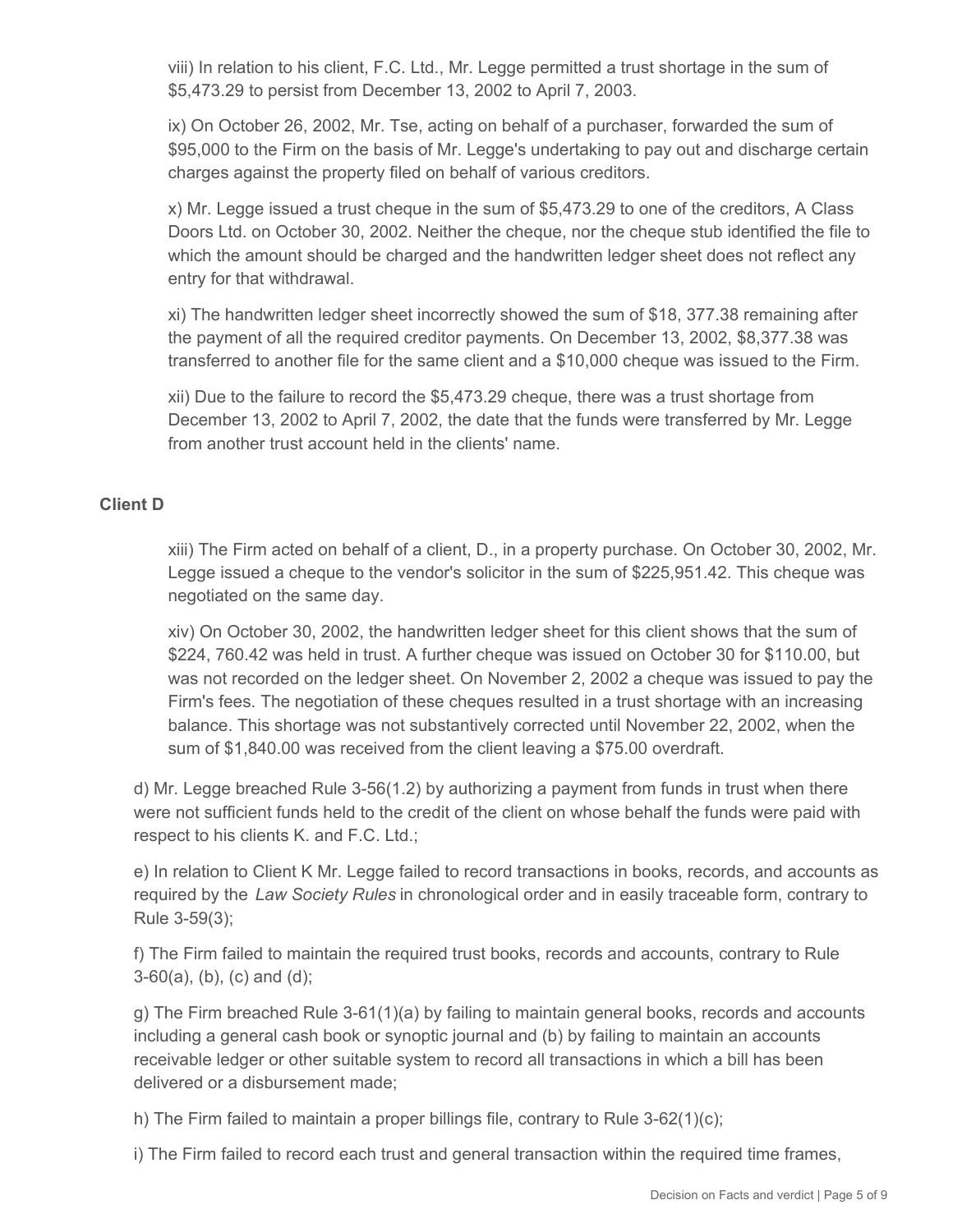contrary to Rule 3-63(1);

j) The Firm failed to record in his general books and accounts all funds received on account of fees or otherwise from or on behalf of clients, contrary to Rule 3-63(2);

k) The Firm failed to add and balance his trust and general cash book and synoptic journal at least monthly, contrary to Rule 3-64;

l) The Firm failed to make the required trust reconciliation not more than 30 days after the effective date of the reconciliation, contrary to Rule 3-65(4);

m) The Firm failed to retain the trust books, records and accounts relating to the most recent five-year period at his chief place of practice, contrary to Rule 3-82(2).

8. Mr. Legge acknowledges that he breached the Law Society accounting rules as set out in Paragraph 7.

9. The Report of Ms. Lehan dated April 16, 2003 describes the following deficiencies in Mr. Legge's practice, including:

a) The files contained a consistent pattern of disorganization, including:

i) loose documents and correspondence;

ii) few, if any, handwritten notes or references to telephone discussions;

iii) lack of correspondence on files including the absence of reporting letters to client and to banks;

iv) incorrect dates of reporting letters often incorrect or indiscernible dates upon which the documents were signed;

b) Inaccurate documents or documents amended by hand after being signed by clients;

c) Undertakings were not always fulfilled, such as undertakings to pay property tax, discharge builders' liens;

d) Builders' liens were not discharged in a timely manner on several files;

e) Failure to follow up on holdback funds due to a client, failure to provide State of Title Certificates to lenders, and failure to accurately report to clients.

10 Mr. Legge acknowledges that he failed to serve some of his clients in a conscientious, diligent and efficient manner so as to provide a quality of service at least to that which would be expected of a competent lawyer in a similar situation, contrary to Chapter 3, Ruling 3 of the *Professional Conduct Handbook*.

11. Mr. Legge acknowledges that he did not have an adequate knowledge of real estate law, practice and procedures to adequately represent his clients' interests effectively.

12. In relation to payroll deductions, from January 1, 2002 to December 31, 2002, the Firm owed \$9,025.71 in payroll deduction and had paid \$3,204.90, leaving a balance of \$8,772.42, which sum includes penalty, interest and corrections in relation to employment insurance and Canada Pension Plan. This sum was not paid at the time that the Discipline Committee directed the issuance of a citation.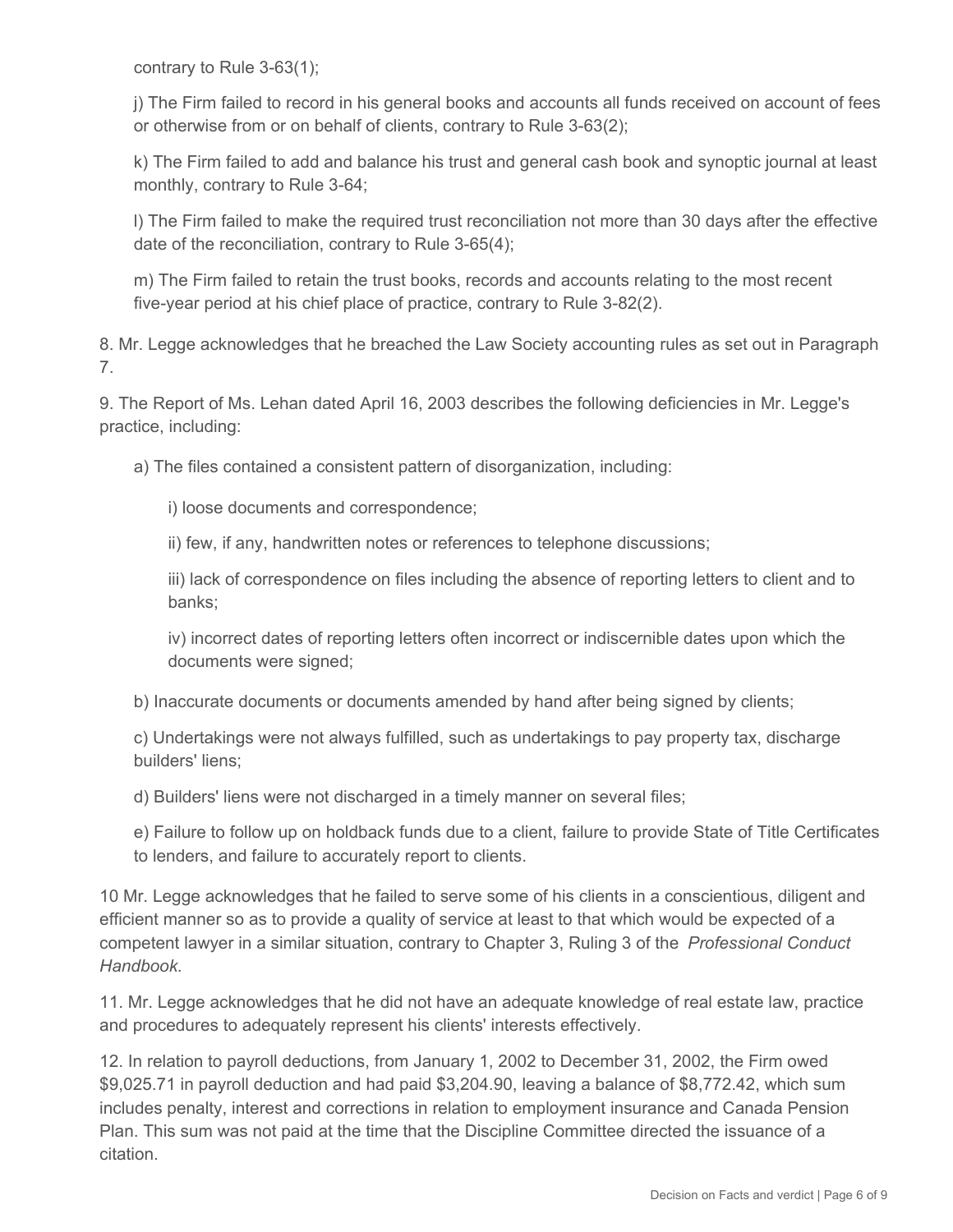13. Mr. Legge acknowledges that the Firm failed to remit employee source deductions, contrary to the *Income Tax Act*.

14. The Respondent acknowledged that the Firm failed to remit collected Goods and Service Tax (" GST" ) and Provincial Sales Tax (" PST" ) in a timely manner.

15. As at February 3, 2003, the sum of \$4,473.11 was outstanding in relation to the Social Services tax.

16. Mr. Legge acknowledges that the Firm collected PST funds as required by the *Social Service Tax Act*, R.S.B.C. 1996, but failed to remit such funds to the Government of the Province of British Columbia.

17. In relation to GST, as of April 11, 2002, the date upon which Mr. Kinsey attended the offices of the Firm, GST owing for the period October 1 to December 31, 2002, had not been remitted to Canada Customs and Revenue Agency.

18. Mr. Legge acknowledges that the Firm collected GST finds in payment of the GST as required by the Excise Tax Act, R.S.C. 1985, but failed to remit such funds to the Government of Canada.

19. In April 2003, Mr. Sarai paid all arrears of GST, PST and payroll deduction remittances on behalf of the Firm.

20. In relation to client R.K., Mr. Legge permitted a trust shortage in the amount of \$11,154.89 to exist from November 27, 2002 to January 20, 2003.

21. Mr. Legge did not immediately pay sufficient funds into the accounts to eliminate the shortage.

22. Mr. Legge did not immediately report the shortage and the circumstances surrounding it in writing to the Executive Director of the Law Society.

23. In relation of client F.C. Ltd., Mr. Legge permitted a trust shortage in the amount of \$ 5,473.29 to exist from December 13, 2002 to April 7, 2003.

24. Mr. Legge did not immediately pay sufficient funds into the accounts to eliminate the shortage.

25. Mr. Legge did not immediately report the shortage and the circumstances surrounding it in writing to the Executive Director of the Law Society.

26. On May 14, 2003, pursuant to Rule 4-13 of the *Law Society Rules*, the Discipline Committee resolved to recommend to the Chair of the Discipline Committee that there be a direction to issue a citation against Mr. Legge.

27. A citation dated June 20, 2003 was issued and served on Christopher Hinkson, Q.C., counsel for Mr. Legge, by way of a courier on June 20, 2003. Mr. Hinkson acknowledge service of the citation by way of letter dated August 26, 2003.

28. On November 10, 2003, the three Benchers, pursuant to s.39 of the *Legal Profession Act,* suspended Mr. Legge pending the disposition of the citation.

[11] The Agreed Statement of Facts which relates to the August 18, 2003 citations sets out as follows:

1. In a letter dated February 27, 2003, C.R. of Mainland Reporting Services made a complaint to the Law Society that Mr. Legge was rude to an employee of the company and that he made threatening comments.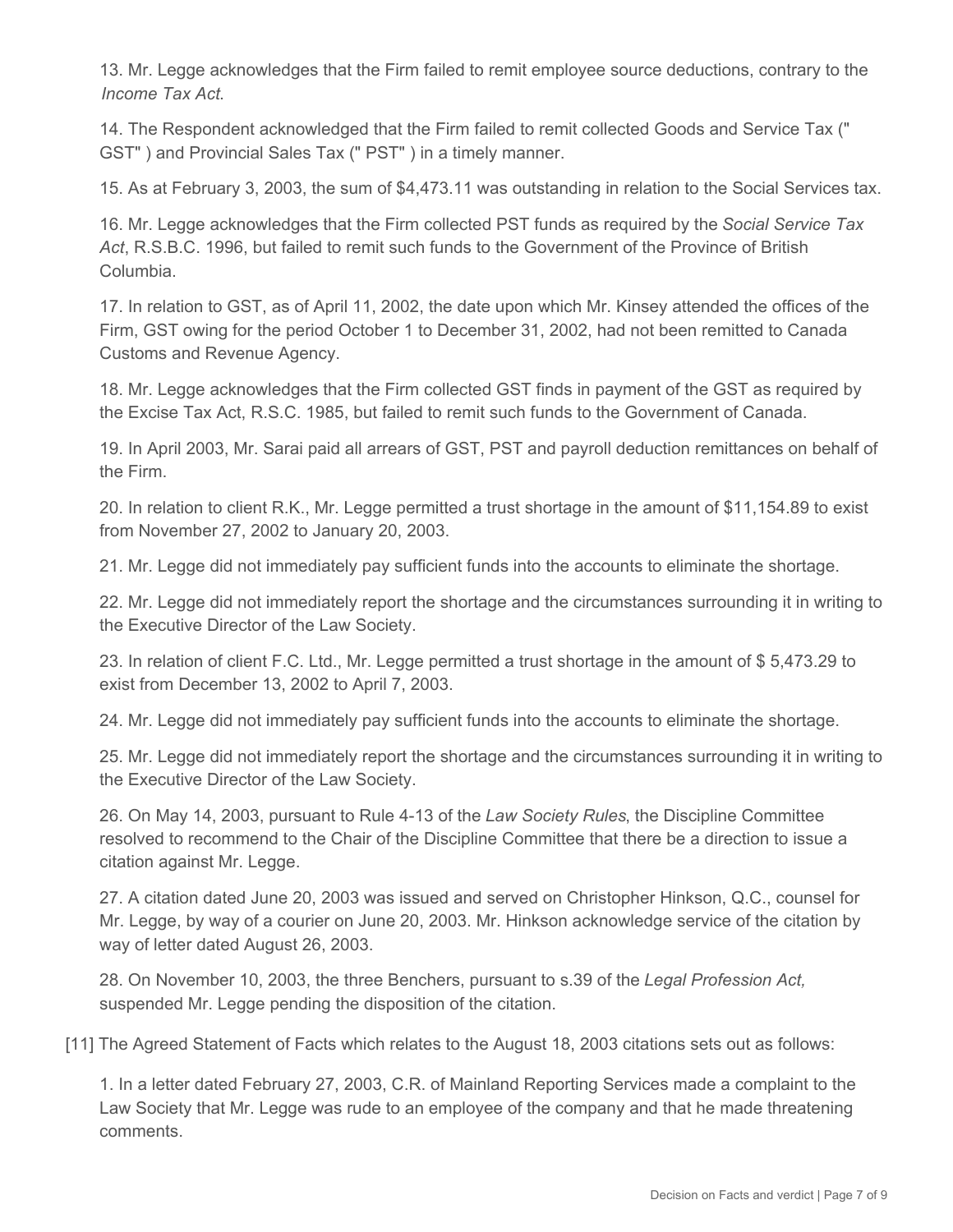2. On March 5, 2003, Howie Caldwell, Professional Conduct Staff Lawyer at the Law Society, wrote to Mr. Legge seeking an explanation to the complaint made by C.R.

3. As the Law Society did not receive a response from Mr. Legge, Mr. Caldwell wrote to Mr. Legge on April 4, 2003 and again on April 22, 2003, asking for a reply to his March 5, 2003 letter.

4. On April 29, 2003, Mr. Caldwell spoke by telephone with Mr. Legge. Mr. Legge denied the assertions of the complainant and assured the Law Society would be provided with his written response by April 30, 2003.

5. The Law Society did not receive a response from Mr. Legge.

6. On May 6, 2003, Mr. Caldwell wrote a further letter to Mr. Legge asking for a reply to his letters of March 5, April 4 and April 22, 2003, and noted that should Mr. Legge fail to respond to his letter within five calendar days, the matter would be referred to the Discipline Committee.

7. The Law Society did not receive a written response from Mr. Legge.

8. On June 5, 2003, pursuant to Rule 4-13 of the Law Society Rules, the Discipline Committee resolved to recommend to the Chair of the Discipline Committee that there be a direction to issue a citation against Mr. Legge for failing to respond to the Law Society concerning a complaint that he was rude to an employee of a court reporting company and that he made threatening comments, and the Chair so directed.

9. A citation dated August 18, 2003 was issued and served on Christopher Hinkson, Q.C., counsel for Mr. Legge, by way of a courier on August 18, 2003.

[12] In admitting the second Agreed Statement of Facts, counsel for the Respondent pointed out that the admission was subject to the Panel considering his letter to the Law Society, written on the Respondent's behalf (Exhibit 7) and the reply to that letter by Law Society staff (Exhibit 8).

[13] The Respondent testified on his own behalf. This Panel found the Respondent to be an unsatisfactory, evasive, and often incredible witness.

[14] This Panel, having reviewed both Agreed Statement of Facts, having heard the Respondent's testimony and having heard the submissions of counsel, find the Respondent guilty of professional misconduct and breaches of the Law Society Rules as follows:

a) As to Count 1 of Exhibit 1, the June 20, 2003 citation, the Respondent breached Law Society Rules as set out in paragraphs a, b, and c as that paragraph relates to clients S and D, and d to m inclusive. We note that paragraph c, as it relates to clients K and F.C. Ltd. are dealt with later in paragraph 6 and 7.

b) As to Counts 2 to 7 inclusive, this Panel finds the Respondent guilty of professional misconduct.

c) This Panel notes that the Respondent's failures set out in paragraphs 4 and 5, failure to remit PST, GST and Employee Source Deductions, involve breach of trust.

d) This Panel regards the Respondent's misconduct regarding Count 6 as particularly serious. The Respondent made an entry in a trust ledger to reflect a trust deposit that did not occur. His entry had the effect of covering up a trust shortage to anyone examining the ledger. The Respondent allowed that shortage to persist for almost two months, long after he had discovered it. He did not rectify the trust shortage until the subject property had been resold. The Respondent testified that he genuinely believed that money would be forthcoming from a client and that he felt, at the time, that such belief was